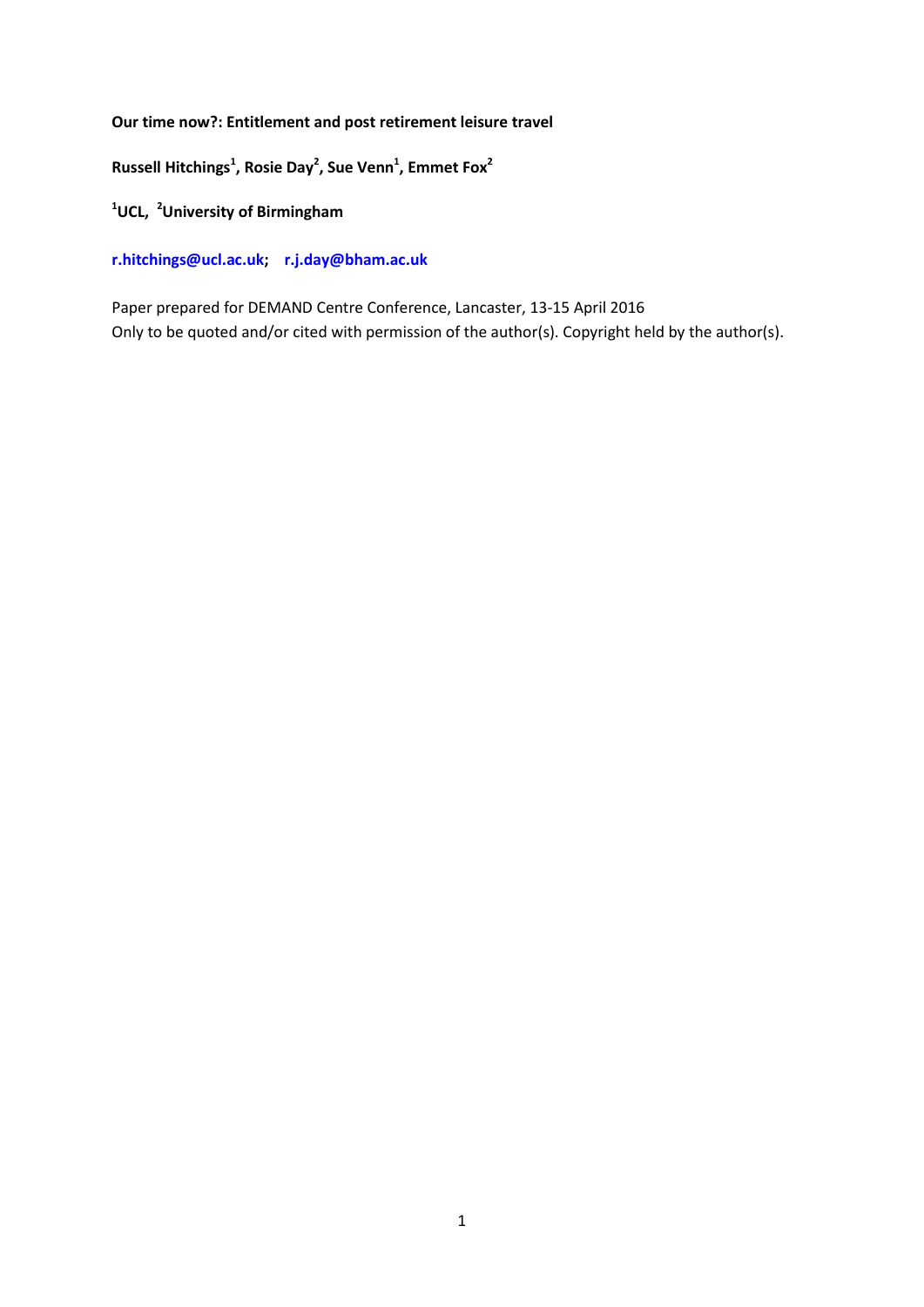#### **Our time now?: Entitlement and post retirement leisure travel**

## **Abstract**

Retirement increases leisure time and with the greater availability of time often comes for many people the possibility of travel of all kinds whether it is for its own sake, as in tourism, or in order to engage in other leisure activities or to spend time with friends. Various surveys seem to indicate that older cohorts are increasing their travel relative to other age groups, although the picture is somewhat fragmented. At the same time the baby boomer generation, much discussed as a generation characterised by unprecedented levels of consumption, is now retiring amid predictions that they will usher in a new era of hedonistic third agers who are anything but retiring.

In this paper we are interested in expectations of retirement and the place of leisure travel in this. Our discussion is based on a qualitative study of three cohorts of older people in the UK - one soon to retire, one recently retired, and one older cohort who have been retired for some time. The research was based around serial in depth interviews about leisure travel of different types through the life course and into retirement and older age. Here, we focus on the aspirations for and expectations of retirement as a particular phase of life, and the place of different kinds of travel within that. The notion of retirement as a time of personal fulfilment and reward is certainly present, but to what extent and with what implications for travel and resultant energy demand?

#### **Introduction**

Retiring from formal work would seem to increase leisure time; and with the greater availability of time comes for many people the possibility of travel of all kinds, whether for long distance holidays or more local days out, or trips to see friends and family. Our interest in this paper is in the extent to which certain forms of travel have come to take centre stage in how retirement is thought about in the UK, why, and with what implications for future energy demand. We are particularly interested in this topic because many would seem to be of the view that that older people will soon be travelling more than ever before. Much has been said about this particularly with respect to the apparent baby boomer generation whose members have been coming into retirement for the last few years. They are assumed to share a certain view of life that makes them self-pleasing, pleasure seeking, hedonistic consumers and this is predicted to translate into significant amounts of leisure travel for personal fulfilment. At the same time, the numbers of older people are growing in the UK as they are more generally around the world. This would also suggest that, irrespective of generational dispositions, older people will likely be more significant consumers of travel related energy simply by virtue of the fact that there are more of them. Finally, in the UK specifically, there are new concerns that is it now more feasible for older people to realise any self-indulgent travel ambitions that they might have, since new pension arrangements now allow them to 'draw down' pension monies as tax free lump sums that can be spent on occasional things, rather than keeping them locked into annuity investments designed to support regular living expenses over time. So, if the Boomer generation is big and people are living longer we could be seeing significant amounts of future leisure travel on the horizon. This, at least, was one underpinning contention to our study, which sought to examine how and whether later life leisure mobility was being reconfigured as a hotspot of energy intensive social change.

The evidence we found on this topic from quantitative surveys and traces of actual activity presented a more mixed picture, however. The British International Passenger Survey (IPS) shows that in 2012 Britons aged 65 and over made fewer trips (6 million) and spend less (£4 million) abroad than other adults except those aged 16-24. But for those aged 55 to 64 years, the gap is smaller.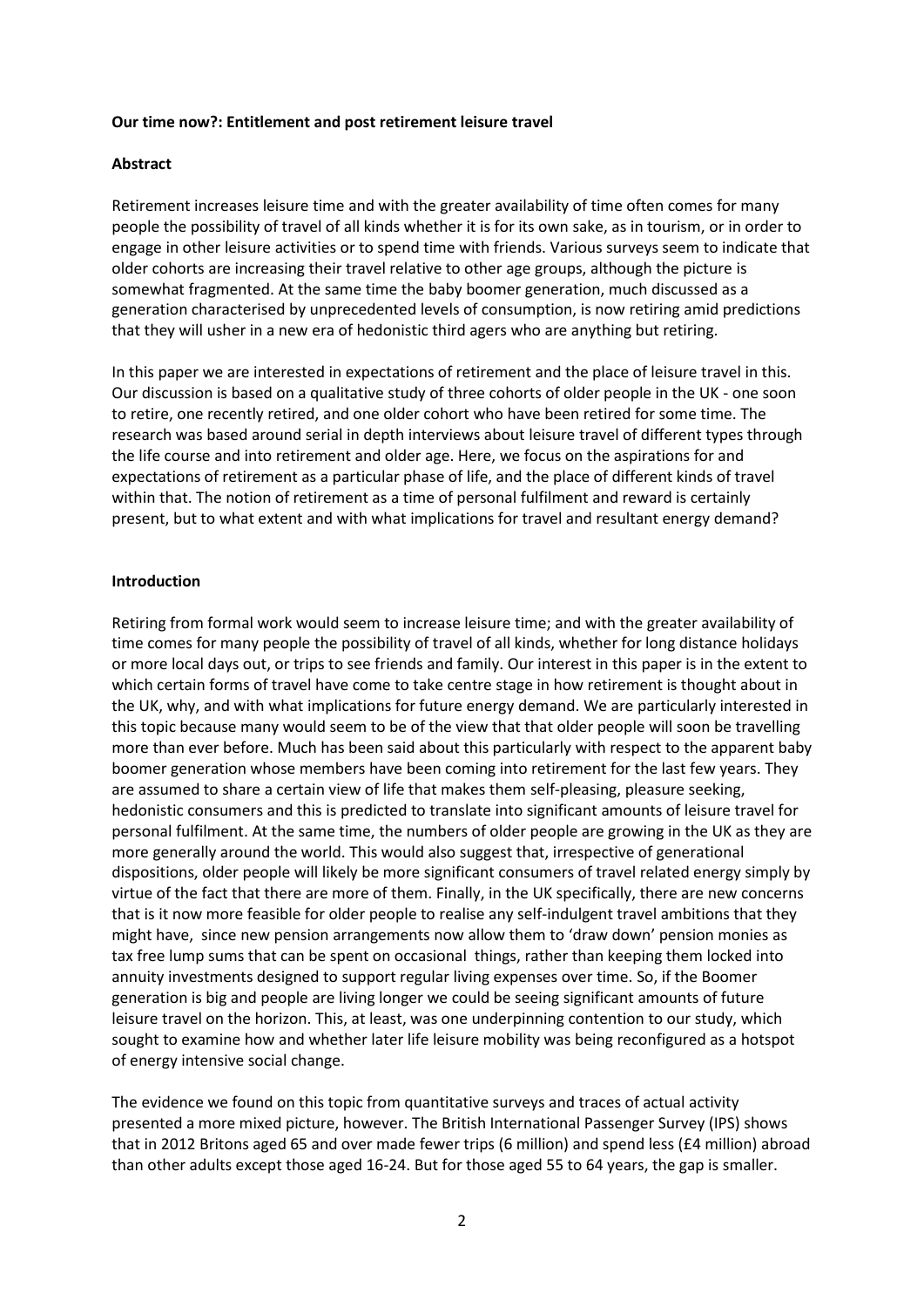They still made fewer visits (8.5 million) and spent less (£5.4 million) but the evidence suggests that this younger, baby-boomer, cohort is much more engaged in tourism. The UK living costs and food survey shows a general rise in the figures for over 65s flying out of the UK (see figure 1). While also showing that the over 65s proportionately make up less of the travelling population than most of the rest of the age groups surveyed, their proportion has increased from 2001 to 2012. With retirement, however, it is likely that most of the travel of the older age groups will be leisure related, whilst at least some of the travel of younger groups is likely to be work related.



**From the UK Living Costs and Food survey:**

Though in the above graphic, it would seem that older generations have been slightly less affected in their travel by the economic recession from 2007 onwards, and that their travel is increasing relative to other age groups, based on this measure of international travel there is little indication of a massive increase in later life leisure travel.

Over and above evidence of trends and anxieties about potential change, we should also be aware of how society is talking about the rightful role of travel in retirement. He we find various discourses which generally see it as a good thing, rather uncritically. Probably chief amongst them is the 'active ageing' discourse in which older people are encouraged to stay active to stave off all manner of physical and mental declines associated with ageing. This is also appealing in public policy terms as good public health in older age will potentially cut, or defer the costs of dependency. In any case, the idea that successful ageing means ageing 'actively' through various activities including travel would seem to be increasingly entrenched. Linked with this is the notion that mobility is a good thing for older people, which although starting from a focus on everyday mobility, might also underpin a general sense that all kinds of mobility in older age are good (see Hitchings et al. 2016). There is also a sense that retirement is a time for self-fulfilment and reward, as seen in various advertising campaigns. The below, for example, encourages older people to see travel as the essence of a 'perfect' retirement (as marketers attempt to tap into the suggestion of the potential boom in later life leisure travel we discussed above):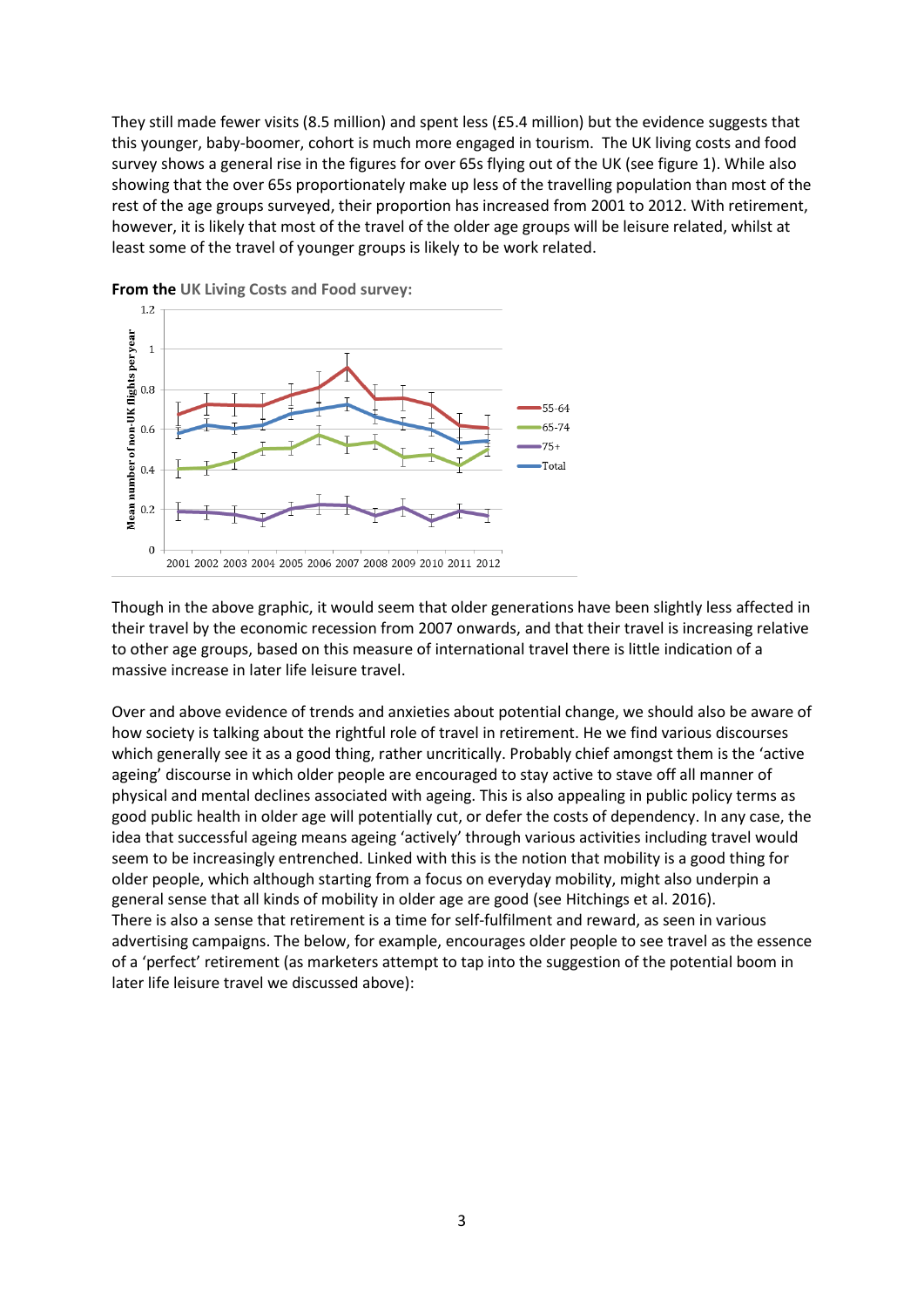

What we don't really know in all this is the extent to which older people themselves might subscribe to, take up or in some way be influenced by such discourses and how, through those means, energy demand through leisure travel comes about. How do they see the place of travel in retirement for them, and what is it for? To what extent do they see it as a right or entitlement, and what bearing does this have on their practice? Is there an evolving practice of retirement travel, fuelled by such notions and discourses?

## **On norms, entitlement and energy use**

According to the guiding propositions sustaining the DEMAND centre, to which our project belongs, energy is consumed in the course of accomplishing social practices (in our case, we take this to mean leisure travel) and the systems associated with these practices reproduce interpretations of need and entitlement, and of normal and acceptable ways of life. In our paper we want to take a closer look at the relationship between two of these ideas: those associated with 'entitlement' and those associated with what is 'normal' and 'acceptable'. We do so because the relationship between these two seems to be crucial to appreciating what our data has to say. One of this is about what is done, what is normal to do, and what we feel other people are doing as part and parcel of belonging to society. The other is about what people should be allowed to do, what they deserve and what, at an undefined point in the future they should be 'entitled' or permitted to do

#### **Our study**

We reflect on this issue, drawing on a study of 60 older person households in London and Birmingham, UK. These households comprised both singles and couples and were in either a higher social class group or a lower social class group. They were in three age cohorts; one in their 50s, soon to retire; one in their 60s and recently retired, and one 75 plus and retired for at least 10 years. All households were interviewed twice for around an hour: the first interview was based around current travel practices and meanings of travel, and the second around how their travel practices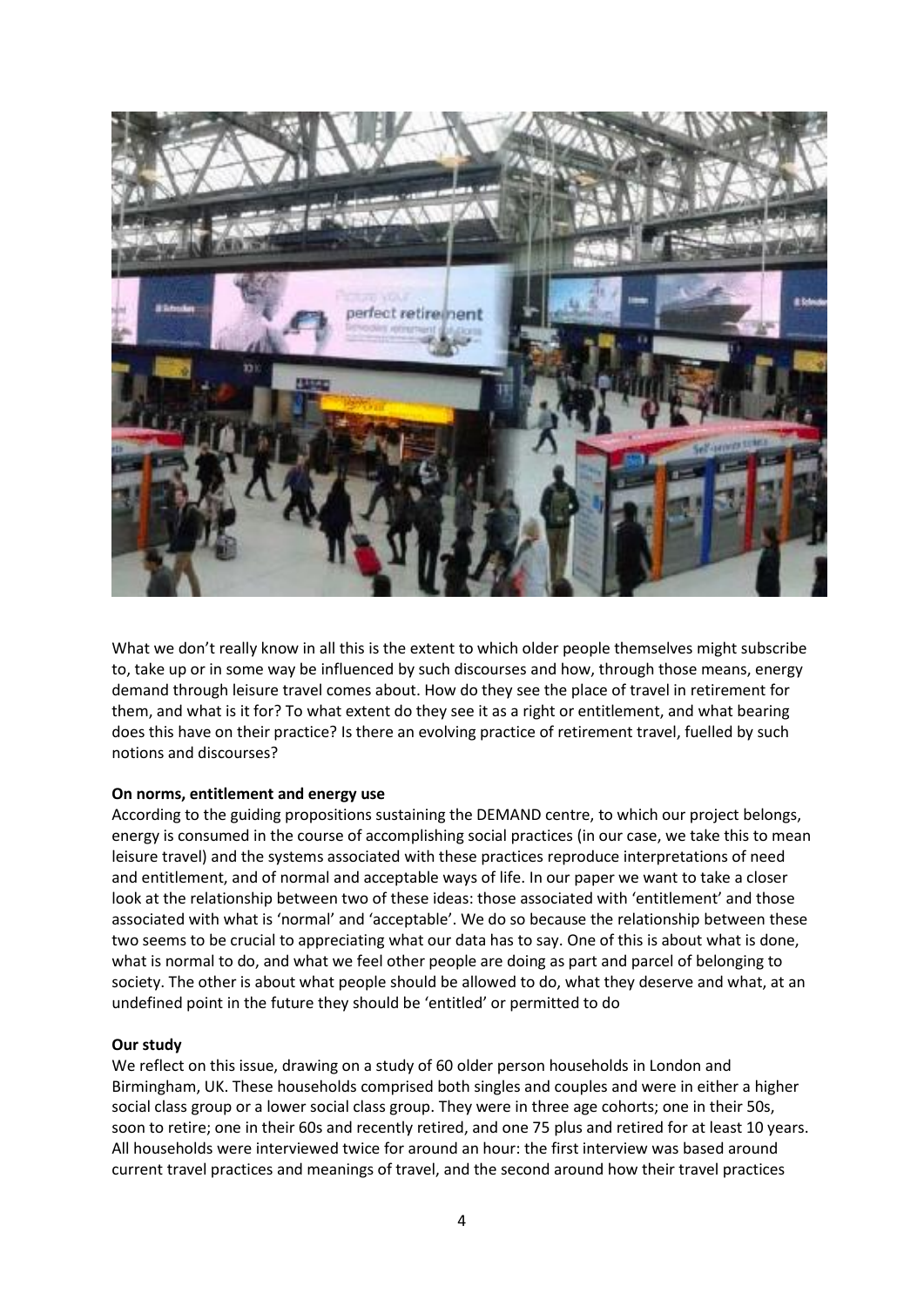and related expectations had changed throughout their past and what were their expectations and plans for future leisure travel. The point was to run with ideas about the value of a 'lifecourse' perspective on their travel and associated energy demand. How might an in-depth study of how relevant discourses and desires related to leisure travel in later life took shape in the lives of our respondents help us to understand how travel related energy demand comes about? In the following sections we report on our findings with particular regard to the relationship between 'expectation' and 'action' as our respondents came to travel in the ways they do.

# **Comparing our discussions and wider discourses**

# *1. Active travel in later life*

A common theme in our discussions when considering the importance of travel, both to themselves and in general, and the expressed value of travel – of various kinds – related to the value of keeping active and interested in life, and to stave off decline. More generally, if asked, across the board the notion that 'travel' more generally was a good thing for 'people' was repeated to us. Travel helped to broaden minds, to see other cultures and to take people outside of their normal lives. No one was against travel, per se. But for older people specifically, this was clearly bolstered by an acceptance or internalisation of the active ageing discourse, and the sense that mobility is important for older people in particular. The spectre of vegetating at home on front of the TV was sometimes brought up as the opposite scenario, that which might await them if they were not active enough – they could get 'stuck in a rut' and so they probably needed to show they could still 'get out there and do it.' It was therefore particularly recommended for those who were older.

I think you've got to watch yourself because you can get into a lazy routine. Getting up late and things like that. I think you've got to watch that. I do think travel is good for you. I think it opens your mind and it gets you moving and you see different things. So I would recommend it for anybody when they get older.

## **Barbara, Birmingham, 75+ higher social class**

Indeed when others in later life did so, they could almost attain the status of a local celebrity. A number of respondents talked of individuals they knew who did great a deal of travel despite being in later life, and there was general approval of this. They were showing their continued capability in a way that set an example to others.

The question that followed was the extent to which this fed through into their actions. Though when respondents were asked whether older people 'should' travel in later life, the answer to be reached for (perhaps in a relatively uncritical deployment of the most socially acceptable position) was generally a clear 'yes'. Yet when we considered the extent to which these wider beliefs about the value of later life travel influenced their own actions, the picture was more varied. There was apparently quite a difference between motivations for the youngest cohort who were not yet retired and those for the older two cohorts. For the younger ones, travel was often about relaxing, destressing, getting away from work; and also spending quality time with their children. Personal circumstances were trumping wider notions of health benefits and public approval. For the older ones it was more about enjoyment, learning, having new experiences and staying stimulated, as well as sometimes keeping in touch with people. In this sense, the active ageing discourse was more clearly present. There's no doubt that for all of them travel was often, just about pleasure and enjoyment, whatever form that took for them. So there was a distinction here that ran along the lines of: other people should do it, but I do it because I want to? The discourse of 'active ageing' was embraced and connected to other older people (who were generally referred to as 'them', rather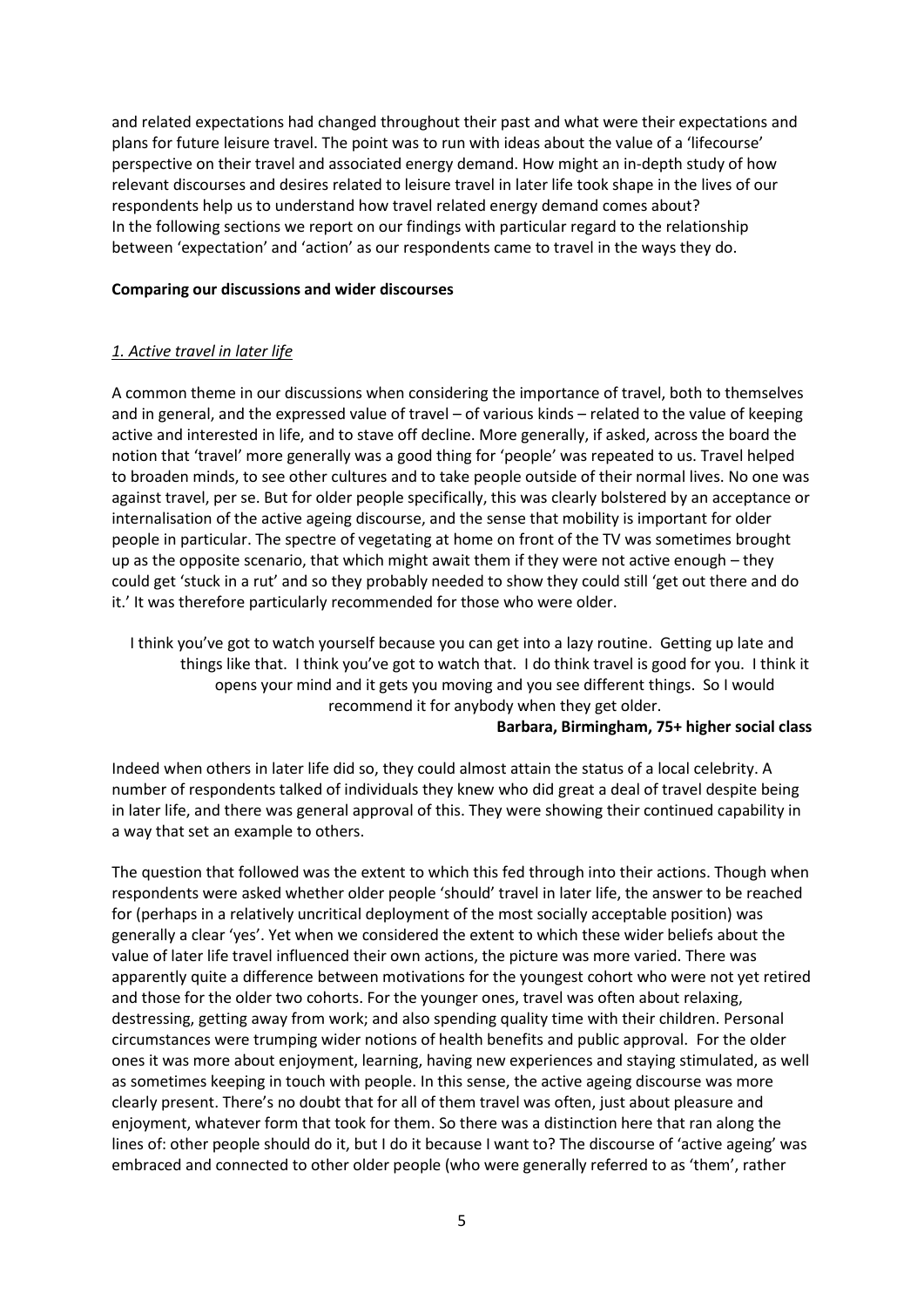than us, as our respondents sometimes implicitly sought to distance themselves from the idea of belonging to age-defined categories of person).

## *2. Reaping retirement travel rewards*

Linked with the idea of de-stressing and having a break from work though is the notion that retirement is a release from work and a time when you might reap your rewards. This did come up sometimes; it was an idea that was expressed more by people in the lower social cohorts, although its hard to conclude from our sample that this was a clear relationship – but its perhaps a plausible interpretation that people in lower social classes, as defined by their previous occupation, did not see their jobs so much as being about personal fulfilment, and therefore might have more of a sense of retirement as being a phase of life where reward and fulfilment came.

"[leisure travel] is very important especially when you retire because when you're retired you've got to have some kind of a nice life to make up for all the years you worked."

#### **Connie, Cohort 3 lower income**

But again this was often a largely idealised notion that was often removed from how they thought of their own actions. Some even characterised it as something they should remind themselves to do rather than something they prioritised. The idea of this being a time for them to enjoy themselves through travel was not one that connected strongly in the majority to how they talked about their own activities were organised. The same seemed true when discussing the idea of a travel 'bucket list' (a relatively recent cultural idea in which people are thought to decide upon, and then tick off, the things they want to do and places they want to see whilst they are still physically able in later life), this led to various idealised notions of where they might like to go. It was almost as if we were saying where would you go 'if you won the lottery' and so the response was the rehearsal of places deemed exotic and impressive – Dubai, travels down the Nile, going up Mount Kilimanjaro. These were not things they felt they necessarily deserved – if anything, they were ideals to live up to.

When it came to actual travel, respondents were more likely to travel in the ways to which they had become accustomed or which have emerged as sensible for them in light of the circumstances. Particularly for our older two cohorts (who were already living out retirement and therefore perhaps less likely to think about it in idealised terms), personal circumstances with regard to money, time, family pressures and health loomed large. Similarly, the idea of retirement itself was often rather slippery in our discussions. The idea of a discrete, discernible change that might potentially usher in a new phase of enjoyable travel was not strongly present. This was partly because various activities that seemed to constitute some form of work or obligation were taken to persist (from continued paid employment to voluntary work to looking after family members). It was also partly about a reluctance to embrace the idea that later life was otherwise unoccupied - our respondents had things to do already – there were things still to be getting on with and life was much more than an otherwise empty container to be filled up with new travel experiences. Indeed if the gap between idealised fantasy bucket lists and personal practices was to be overcome, this often came through observations of friends and family members going to far flung places in ways that 'gave them ideas' about doing something similar. Sometimes it seemed the idea was stronger with others around our respondents who might encourage them to do more daring travel (such as family members who were keen on older relatives demonstrating they were likely to be around for some time yet through these means), rather than respondents eagerly waiting for what retirement would allow. In any case, some work was evidently required here to bridge idealised notions of retirement as a time of enjoyable travel and how our respondents tended to think about their own actions.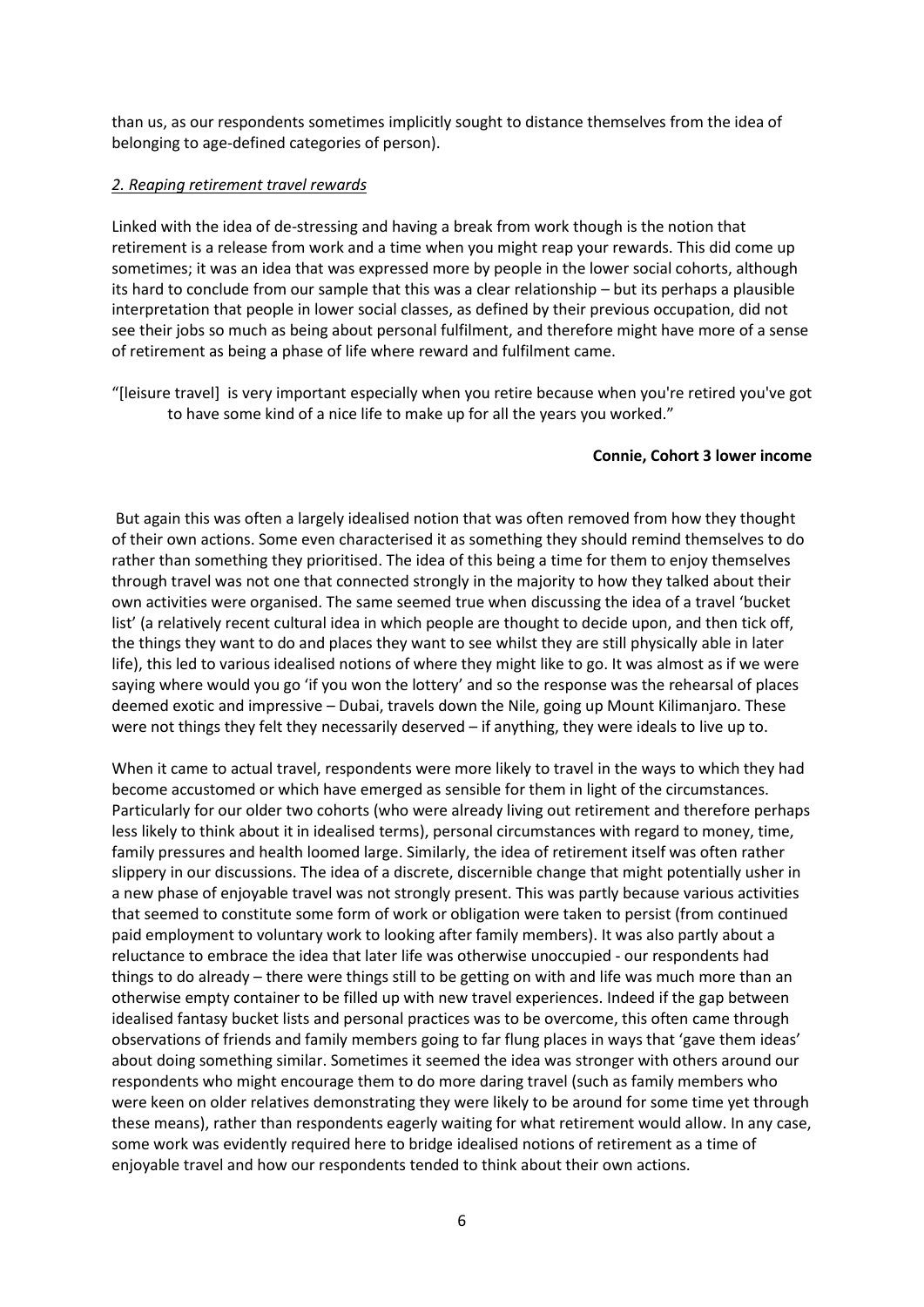So although there was a sense of general entitlement on behalf of retired people, ideas of personal entitlement were thin on the ground. That's not to say that people didn't feel entitled to travel if they could afford it and wanted to. If retirement was to be understood as 'their time now' (an idea that some had good reason to resist), it was 'their time' in terms of it being matter of individuals doing what they personally wanted to do, not simply embracing the idea that this was time to travel.

# *3. Travel rights and personal requirements*

I don't see that it's everybody's right actually. It's just something nice to do. It's not everybody's cup of tea and no, I don't think that people should be raiding their pensions to go travelling such that they then find themselves having used up their whole pension pot irresponsibly.

#### **Hannah London C1 higher Income**

The idea of travel as a retirement 'right' was rare in our study. Though 'older people' (as discussed above) should ideally do it, if they can, there was no sense that they should be facilitated in doing so, over and above what was possible in terms of their own financial means and individual circumstances. This was a sentiment that was strongly evident in our interviews. And, with regards to the former, a sense of financial responsibility was on the whole quite strong. Some felt that they were entitled to spend their money rather than leave it to children for example, or without worrying too much. But wider worries about people taking money out of their pension pot since the new laws allow it, and spending it irresponsibly on travel and other things, were not largely borne out among our interviewees who were not so inclined to be, as they saw it, irresponsible. So based on our participants, wider anxieties about profligate pensioners spending their retirement monies on travel at the outset irrespective of the consequences would seem to be unfounded. Over and above how such spending sprees emerged as idealised constructions in the discussions detailed earlier, there was also a widespread sense of the importance of being sensible with personal finances.

Building on the point about rights, when we discussed what it would be like to go without significant amounts of leisure travel it initially seemed that respondents had a strong sense of this being crucial to their lives – perhaps not quite a right, but a requirement of a happy retirement life. But, on close inspection of their responses, it seemed that 'travel' was here being framed as getting out of the house (in something of an inversion of how leisure travel was often taken to indicate holidays that were often further afield in other discussions). This related as much, if not more, to days out and less distant travel. The thing that was feared actually on the whole was being housebound, not being able to really go out at all, rather than restriction in more distant travel. There were some individuals and households (and actually couples didn't always agree on this) who felt they would find it very hard to give up further holidays and longer distance travel, but many felt that they would adapt reasonably well to restricted travel, but not to being housebound

I: And what would it be like if you couldn't travel as much as you do now? R: I would go off for days. I couldn't stay in and not get… I love the outdoors, as I say I used to do a lot of walking, I love the outdoors. And really in the past if I'd got nobody to go with I'd take off somewhere for the day, go to a village and park and have a coffee and have a walk round.

**Gerry, London C 3, Higher Income**